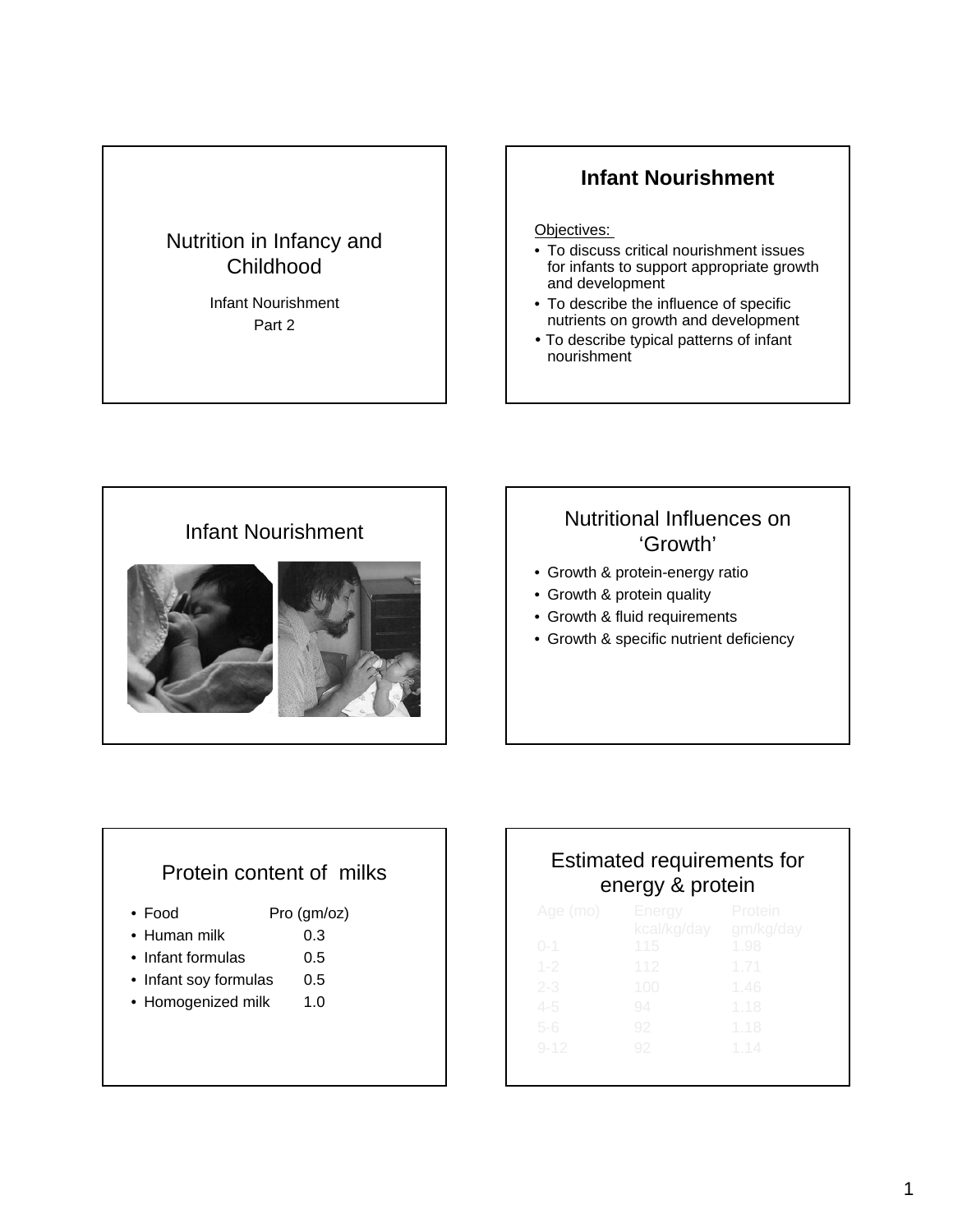| and supports growth |  |  |
|---------------------|--|--|
|                     |  |  |
|                     |  |  |
|                     |  |  |
|                     |  |  |
|                     |  |  |
|                     |  |  |
|                     |  |  |

| Age Water req Wt(kg) Intake (ml)<br>(mI/kg/day) |    |           |
|-------------------------------------------------|----|-----------|
| 10 da 125-150                                   | 3  | 375-450   |
| 3 mo 140-160                                    | 5  | 700-800   |
| 6 mo 130-155                                    | 8  | 1040-1240 |
| $1 \text{ yr}$ 125-135                          | 10 | 1200-1350 |
| $2 \text{ yr}$ 115-125 15                       |    | 1725-1875 |

#### Water- prudent recommendation • 1.5 ml/kcal of energy expenditure of

- infants
- Criteria for recommendation
	- large surface area per unit of body weight
	- Higher %age of body water
	- High rate of water turnover
	- Limited capacity of kidneys to handle solute load from high protein intakes required for growth
	- Susceptibility to dehydration
	- Inability to express thirst

Recommendation corresponds to water-energy ratio in human milk and formulas

# 'Growth" and Specific **Nutrients**

- Energy
- Protein
- Water
- Calcium
- Zinc
- Iron
	-
- Vitamin B12
- Vitamin D
- Vitamin A
- Folate
- Vitamin C
- Biotin
- Chloride
- Thiamine

#### Calcium, zinc, iron

• Deficiency (in the presence of adequate intake of other nutrients) leads to growth failure

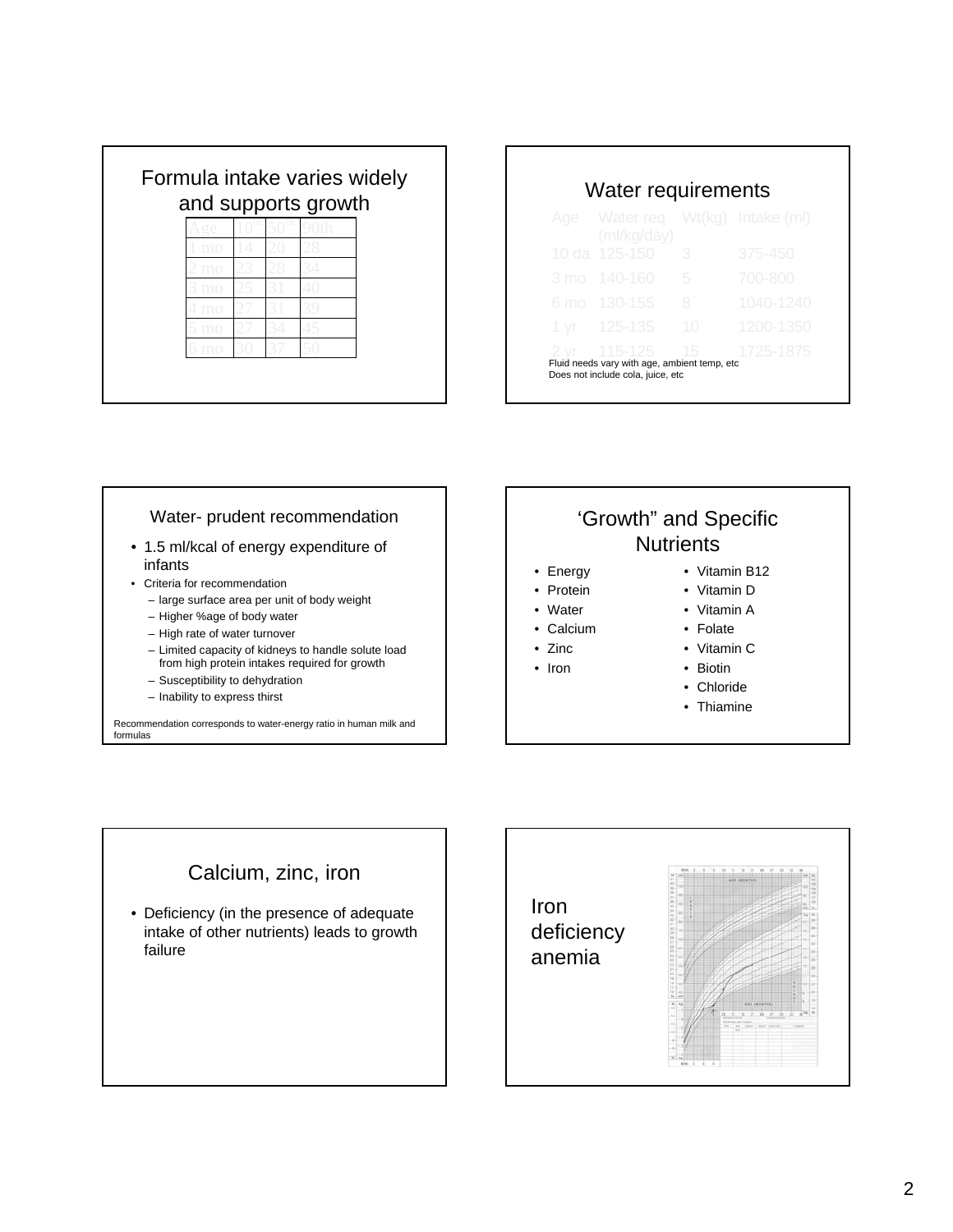#### Vitamin B12

- No reports of overt toxicity
- Overt deficiency documented among infants and children who are fed no animal foods & are not supplemented
- 15 mo old infant
- Breastmilk only, 10 x/day
- Appeared wellnourished
- Refused solids
- Demonstrated developmental delay
- < blood B12, folate, Fe

#### Vitamin B12

- Mother, appeared well-nourished
- taking extra Vit A, 100ug B12, 3- 4000mg Vit C/day
- Reluctant to D/C breastfeeding
- Worried re: intro of solids, allergies
- Infant treatment – supplemented
	- folic acid, iron
	- 1000 ugB12 IM – PolyViFlor
- Infant outcome
	- fully recovered

#### Vitamin D

- Most toxic of fat soluble vitamins
- Infants susceptible to toxicity
- Signs cerebral, cardiovascular, renal damage
- Problems with excess supplementation
- $3 4000$ IU/day = hypercalcemia
- Excess Vit  $D =$ calcium deposits in soft tissue, can ⇒irreversible kidney damage

# Vitamin D deficiency rickets

- At risk:
	- Long term breast feeding, w/o suppl
- Dark skinned children w limited exposure to sunlight
- No animal products,
- no supplementation, no fortified milk
- Classic symptoms of deficiency
	- delayed motor
	- function – hypotonia
	- bowing of legs
	- abnormal gait
	- saber shins

#### Vitamin D deficiency rickets

- Recommendation  $-$  Infants = 200 IU/day
	- minimum beginning in 1st 2 mo of life
- Toxicity – 3000-4000 IU/day

# Vitamin A Recommendation= 1000 IU/day

- Deficiency
	- night blindness – skin lesions, hair loss, blurred vision,
	- diarrhea – liver, kidney, bone
		- damage
- Toxicity
	- 3000 supplemented RE (10,000 IU/day) daily for a year
	- Infant who was fed chicken livers daily
	- Infants who receive adult supplements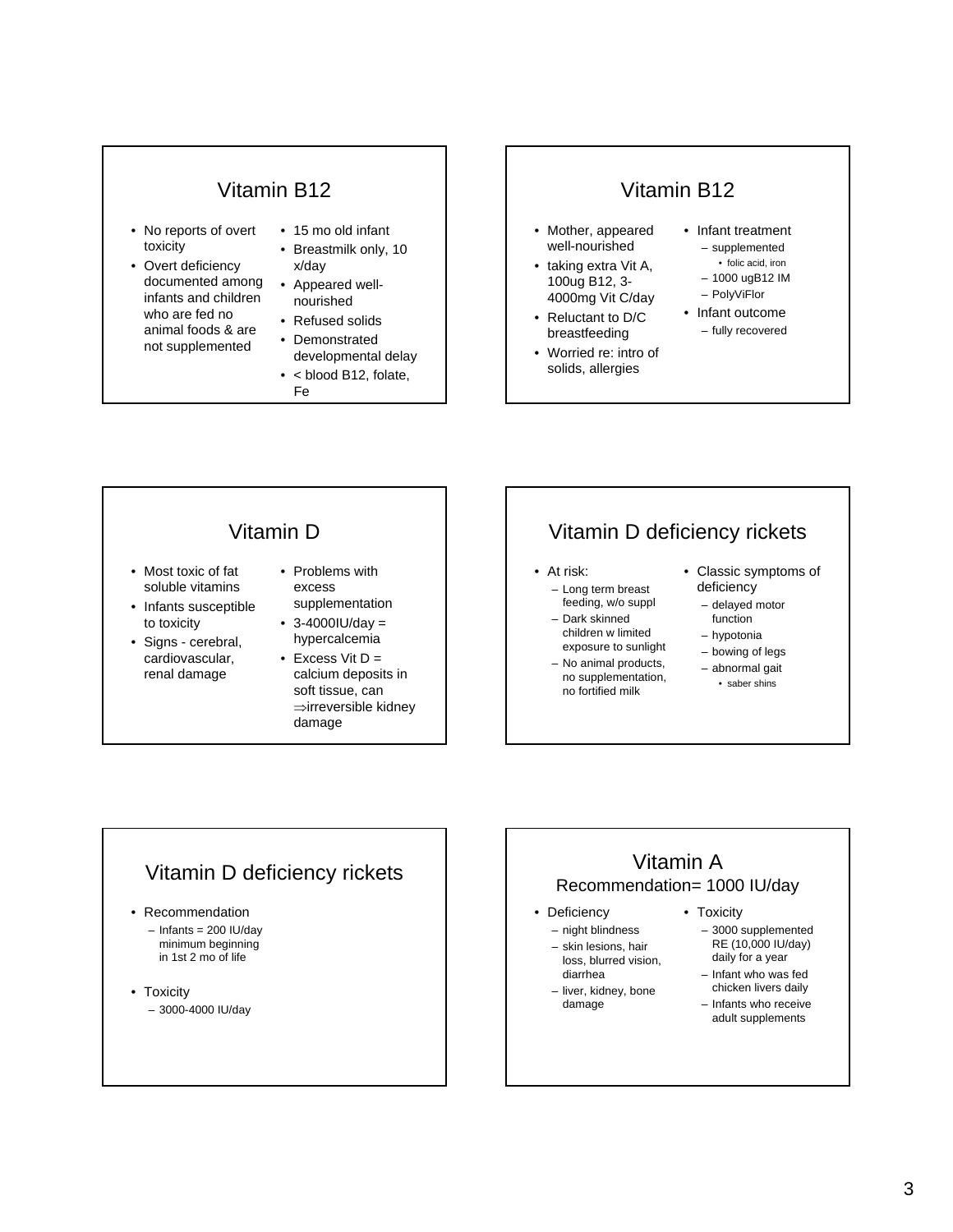# Vitamin A

- A. 7 mo old twins with irritability, vomiting, bulging fontanels
	- Intake: 4 oz chicken liver/day for 4 mo
- B. Infant fed 18,500 IU daily for 1 mo  $-$  Liver = 15,000 IU/oz
	- $-$  Vitamins = 3600 IU
	- Formula = 400 IU
	- $-$  Carrots, squash = 4000 IU provitamin A

Recommendation: infants: 1000 IU/day Toxicity: 3000ugRE (10,000IU)/day for a year

## Ascorbic acid

- **Deficiency** – scurvy
- Excess
	- nausea, diarrhea
- Recommendation: – Infants =35 mg
- Toxicity
	- 1-2 gm/day
- Chewables – dental enamel erosion?

## Folate,Vitamin C, Biotin,Chloride,Thiamine

• Single nutrient deficiency in infant formulas have led to growth failure, neurological damage and death



# What are the nutritional recommendations for infants and

#### toddlers?

- Breast milk or formula provides adequate nutrition up to the age of one year.
	- Breast milk has important immunogenic properties
- Solid food are introduced beginning at 4-6 months- developmental readiness
- 'Least-allergic' foods introduced first
	- e.g., rice cereal
	- additional foods added gradually, one at a time.
- Whole cow's milk can be used after age 1 year.

# Supplements for the first 6 months

- Breast milk
	- $-$  Vitamin D = 400 IU
	- $-$  Fluoride = 0.01-0.25 mg
- Commercial infant formula
	- fluoride= none if in water or 0.25 mg
	- $-$  iron+ 5-10 mg at 4 mo..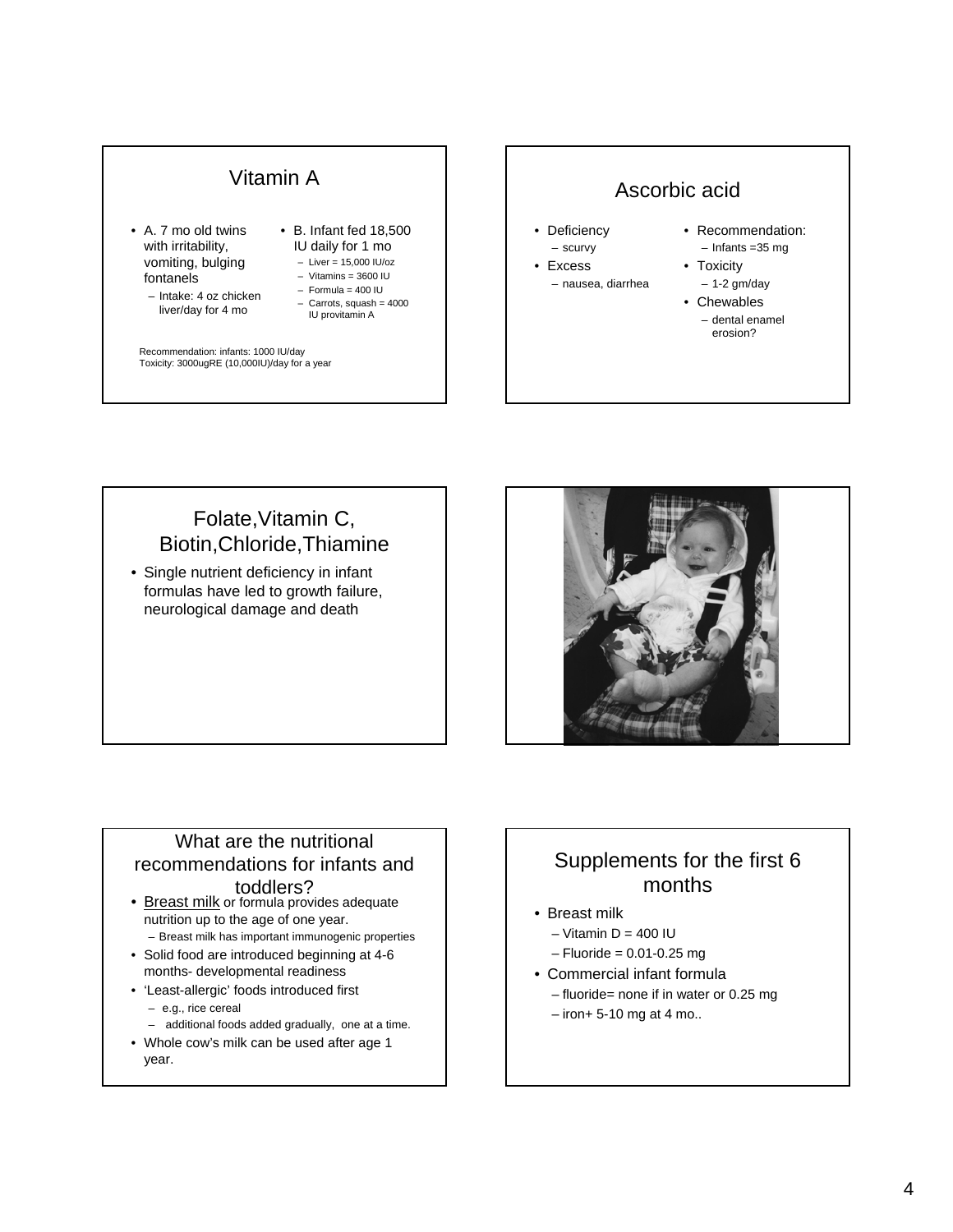#### Children for whom Vitamin and Mineral Supplements are Recommended for Children-

- particularly at risk for limited nutrient intake
- with milk allergy or lactose intolerance
	- ⇓riboflavin, Vit D, calcium
- exclusively fed goat's milk • ⇓ folacin
- semi-synthetic diets
- whose families have chosen to be vegetarian or vegan
- with restricted variety by personal choice

# Introducing Solid Foods

- Why introduce solids? – Develop oral motor skills, add nutrients
- Foods to support developmental progress-Which foods? When to add? – Cereal, fruits, vegetables, juices, crackers
- Foods to provide specific nutrients – Calcium, iron, protein, vitamin C, vitamin D
- Oral health concerns

#### Potential disadvantages of early introduction of solid foods

- Poor oral motor coordination
- Insufficient energy and nutrient replacement for breastmilk or infant formula
- Increased risk of food allergies
- Disturbance of appetite regulation, may encourage overfeeding
- May increase the infant's desire for sugar and salt intake later in life

# Consequences of too early weaning

- Risk of increased morbidity due to diarrhea and food allergies – due to intestinal immaturity
- Decreased breastmilk production – displaced by weaning foods
- Malnutrition – due to diarrheal disease

# Consequences of delayed weaning

- Faltering growth
	- breast milk alone provides inadequate energy
- Depressed immunity
- due to inadequate energy & protein intake
- Increased diarrheal disease
	- due to depressed immunity
- Malnutrition
	- due to inadequate energy, diarrheal disease
- Micronutrient deficiencies
	- due to inadequate dietary intake, increased needs with infection

|                       | 2 mo                                          |                                                                  | $10$ mo                                                                                                                                                                                     | years                                                                                                                                                                                                                                                |
|-----------------------|-----------------------------------------------|------------------------------------------------------------------|---------------------------------------------------------------------------------------------------------------------------------------------------------------------------------------------|------------------------------------------------------------------------------------------------------------------------------------------------------------------------------------------------------------------------------------------------------|
|                       |                                               |                                                                  |                                                                                                                                                                                             |                                                                                                                                                                                                                                                      |
| Energy<br>intake      | 650                                           |                                                                  |                                                                                                                                                                                             | 800                                                                                                                                                                                                                                                  |
| Appropri<br>ate milks | $28 - 32$ $oz$<br>human<br>milk or<br>formula | 28 <sub>oz</sub><br>human<br>milk or<br>formula                  | 24 oz human milk or<br>formula                                                                                                                                                              | 24 oz milk                                                                                                                                                                                                                                           |
| Appropri<br>ate foods |                                               | 4 TB dry<br>cereal<br><i>iuice</i><br>5 TB<br>strained<br>fruit. | 8 TB dry cereal<br>4 oz fruit juice<br>4 oz fruit   I4TB chopped fruit<br>8 TB chopped<br>vegetable<br>6 TB chopped meat<br>1/ <sub>2</sub> sl toast<br>2 TB ice cream<br>2 graham crackers | $\frac{1}{2}$ -3/4 c dry cereal<br>6-8 oz fruit juice<br>I med apple<br>sm banana<br>1/4 c green beans<br>2 oz lean hamburger<br>1/4 c macaroni & cheese<br>2 TB peanut butter<br>I tsp jelly<br>3 slices bread<br>graham cracker<br>1/3 c ice cream |